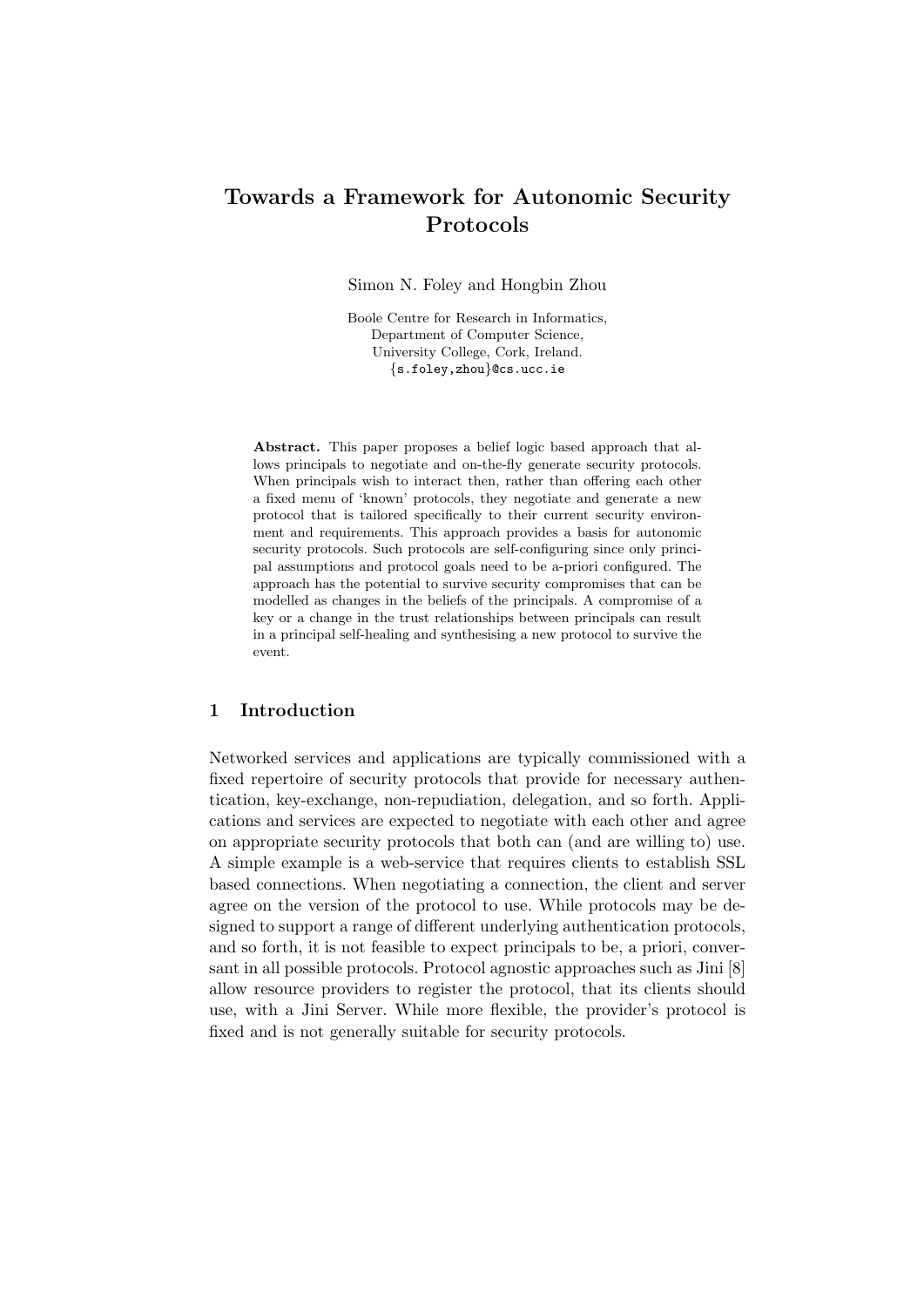We are investigating the use of protocol synthesis techniques [5, 7, 11, 13] to allow principals negotiate and on-the-fly generate security protocols. When principals wish to interact then, rather than offering each other a fixed menu of 'known' protocols, the protocol negotiation process generates a new protocol that is tailored specifically to their current security environment and requirements. A principal's security environment reflects the keys that it knows, the trust relationships with other principals and any other assumptions it holds.

We conjecture that applications that use such Self-configuring protocols would not require configuration to provide a fixed number of 'known' protocols. Instead, the application designer specifies the necessary security requirements for valid interaction. For example, a server may be willing to accept any connection from an authenticated principal; the security requirements and current environment of the server (and client) are used to synthesis a protocol that meets these goals.

Protocols could be generated on the basis of the security environment of the principals. A change in the security environment of a principal may result in the re-negotiation of a new security protocol. This provides a basis for survivable security protocols that have the potential to, in effect, self-heal and adapt to recover from changes in the security environment.

These characteristics—self-configuring, self-healing and survivability are are properties that form part of the autonomic computing manifesto [2]. In the next section we outline our current research on this area.

### 2 Autonomic Security Protocols

The Basic Protocol Synthesis Protocol (BPSP) is a bootstrapping protocol that is used by principals to negotiate and generate a new protocol specification. It is used when an Initiator requests connection to a Responder. Principals specify their protocol goals and assumptions using the Simple Logic [4].

The Simple Logic is a BAN-style belief logic that uses abstract channels similar to the Spi Calculus [1] to represent keyed communication between principals. This results in a very simple, yet expressive, logical system. A synthesis technique is also proposed [4] that can be used to guide the (manual) systematic calculation of a protocol from its goals.

As part of our current research we are exploring automated protocol generation techniques such as [5, 11, 7] can be used within our framework. We have developed an automatic verification tool [10] for the Simple Logic and implemented using Theory Generation [9]. This tool has been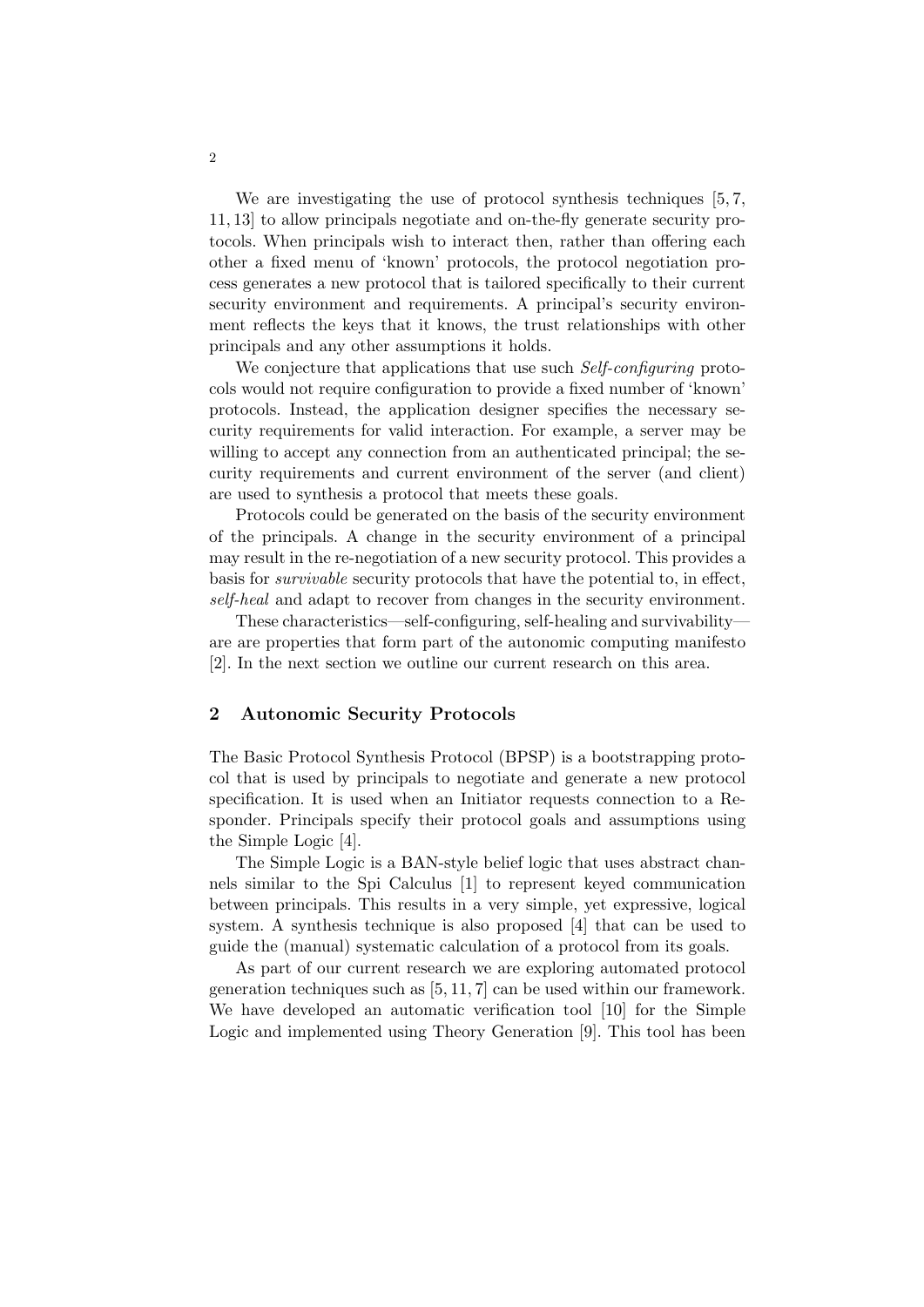

Fig. 1. Basic Protocol Synthesis Protocol (BPSP)

extended [13] to support the automated synthesis/generation of protocols. The approach in [13] combines and automates the manual synthesis rules from the Simple Logic with Guttman's [7] manual design process. We adapt the synthesis rules of the Simple Logic to guide an automatic backwards search for a sub-protocol from a single goal. Given a number of individual goals, an automated technique is described to combine synthesised sub-protocols into final candidate protocols.

Figure 1 depicts the basic Protocol Synthesis Protocol. A protocol initiator  $A$  requests connection to  $B$ .  $B$  responds by passing details of its protocol goal  $\mathcal{G}_B$  and the assumptions  $\mathcal{A}_B$  that it currently holds. Principal  $A$  uses its own assumptions and those presented by  $B$  to synthesise a new protocol  $P$  that meets their respective goals. This protocol is returned to  $B$ , which attempts to validate using the validation tool. If validation is successful then  $A$  and  $B$  install and engage in the protocol P.

Example 1 Consider a service B that expects connections to be authenticated. The protocol requirement for the server is that a connecting principal Q should be authenticated. This is expressed in the logic as the goal

$$
\mathcal{G}_B(Q) \stackrel{\Delta}{=} B \models Q \parallel \sim (B, Nb) \tag{1}
$$

where  $N_B$  is a nonce. For reasons of space we do not describe the logic in detail, however, the connectives '|≡' and 'k∼' have the usual interpretation [6] of 'believes' and 'recently said' in this run of the protocol.

The assumptions of  $B$  reflect its belief that it knows  $A$ 's public key  $K_A$ :

$$
\mathcal{A}_B \stackrel{\Delta}{=} B \models w(C_A) = \{A\}; B \in r(C_A);
$$
  

$$
B \models \# N_B;
$$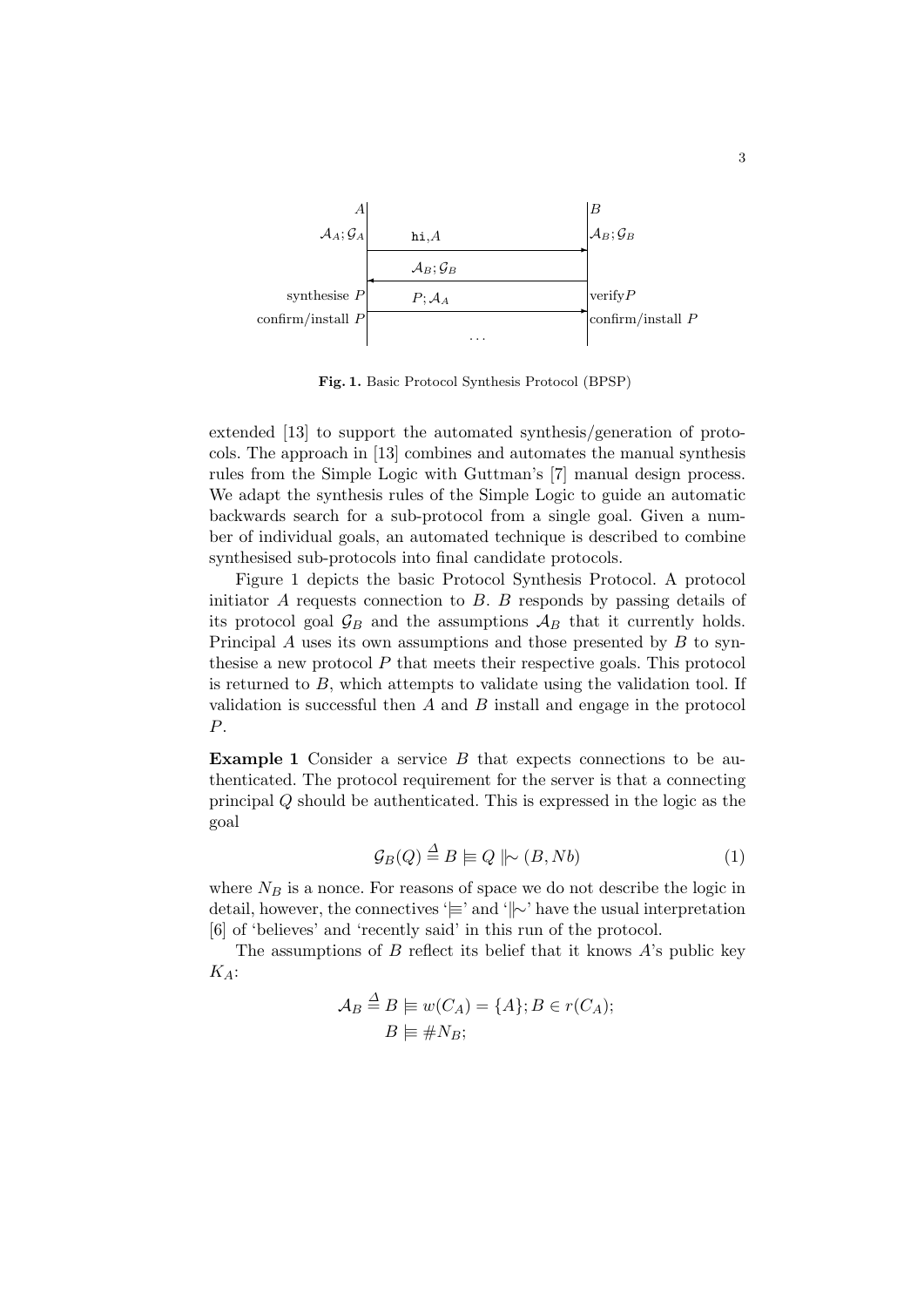where  $C_A$  is the channel established by the public/private key pair  $K_A$ ,  $K_A^{-1}$ , and may be written only by  $A$  and read by  $B$  (and possibly others).

For simplicity, we assume that  $A$  has no goals, and for the moment its assumptions are not relevant. On receipt of B's protocol goal  $\mathcal{G}_B(A)$  and assumptions  $A_B$ , the connecting client A can immediately synthesise an (idealised) protocol  $P$  that corresponds to

$$
P \stackrel{\Delta}{=} B \to A : N_b; \\
A \to B : \{B, N_b\}_{K_A^{-1}};
$$

which, in turn can be verified by  $B$ . Assuming that it is possible for the principals to automatically engineer a protocol implementation from P, then the principals install their protocol components and execute it.  $\Delta$ 

In the above example it is possible for  $A$  and  $B$  to negotiate a new protocol without the participation of other principals. The protocol synthesis protocol will have to handle situations where the participants need the assistance of third parties, both in terms of deriving protocols and in implementing protocols.

**Example 2** Suppose that C shares a secret key  $K_{AC}$  (securing channel  $C_{AC}$  and requests a connection with A. Suppose further that B trusts A in the sense that  $A_B$  includes

$$
B \models (A \parallel \sim \phi_1) \Rightarrow (A \models \phi_1) \tag{2}
$$

$$
B \models (A \mid \sim (C \mid \sim \phi_2)) \Rightarrow (C \mid \sim \phi_2)
$$
\n
$$
(3)
$$

for arbitrary  $\phi_1, \phi_2$ . These formulae reflect B's belief that A is honest and that  $A$  is competent in deciding whether  $C$  at some time in the past said  $(\forall \sim)$  some message. Given these beliefs, then C (given  $\mathcal{A}_B$ ) can synthesise the protocol

$$
P_2 \stackrel{\Delta}{=} B \to C : N_b
$$
  

$$
C \to A : \{B, N_b\}_{K_{AB}}
$$
  

$$
A \to B : \{C, B, N_b\}_{K_A^{-1}}
$$

The basic protocol synthesis protocol (Figure 1) must be extended to include participation of  $A$  in the setting up and execution of the final protocol.  $\triangle$ 

4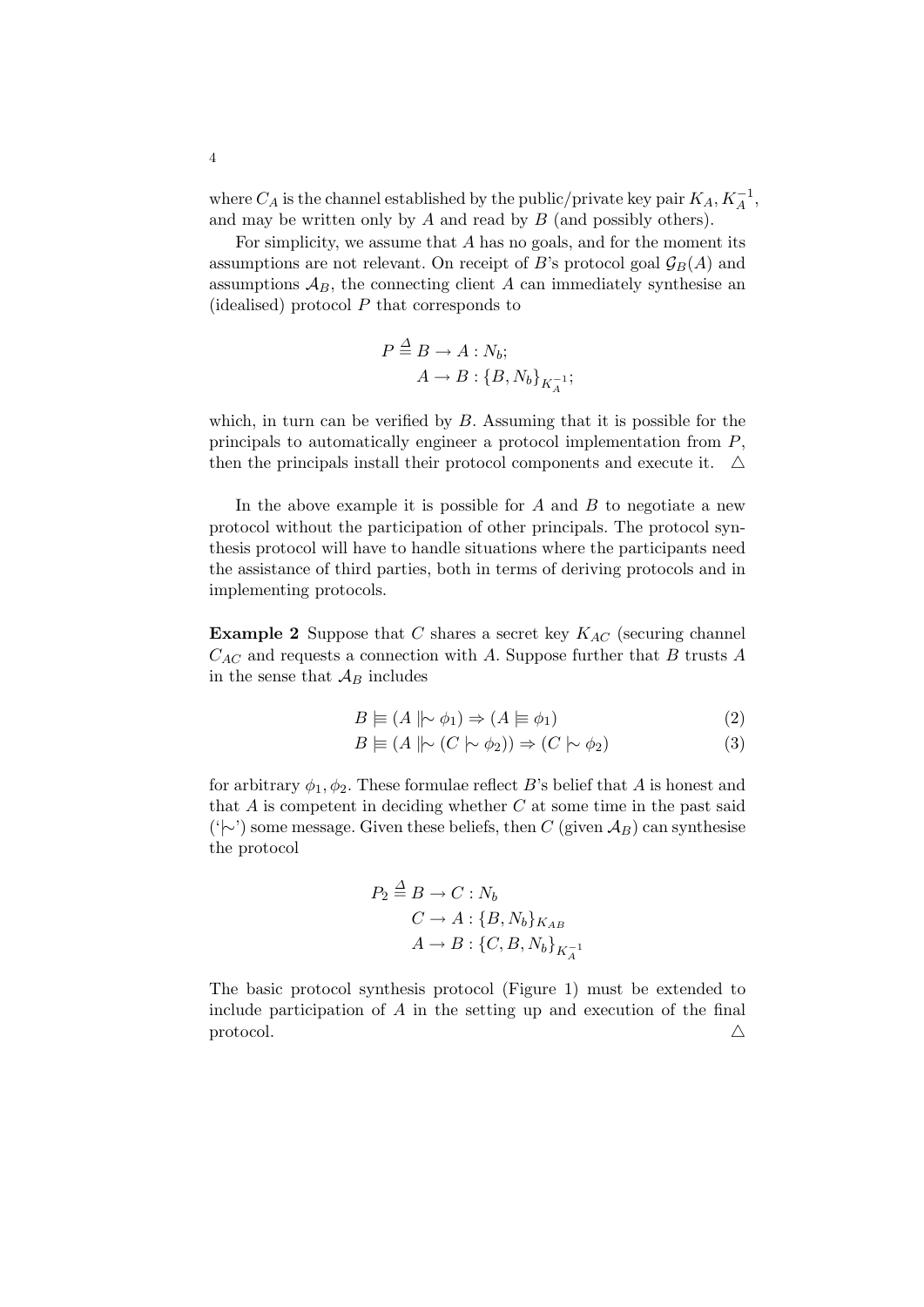Note that the Basic Protocol Synthesis protocol as described is potentially vulnerable to attack. In this case an attacker tricks one of (or both) the principals into using a different protocol. Having generated a protocol P, techniques such as [3] may prove useful in making the protocol robust against such protocol-identity attacks. This requirement may also be expressed as additional goals that should be verified by the principles B and A, respectively,

$$
B \models A \parallel\!\sim P
$$

$$
A \models B \models A \parallel\!\sim P
$$

We assumes that the assumptions and goals of the principals are included as part of the specification of P (this ensures that  $B \models A \mid \sim A_A$ , and so forth).

## 3 Discussion

We have sketched an architecture that is proposed to support on the fly synthesis of protocols. This approach provides a basis for autonomic security protocols. Such protocols are self-configuring since only principal assumptions and protocol goals need to be a-priori configured. The architecture has the potential to survive security compromises that can be modelled as changes in the beliefs of the principals. A compromise of a key or a change in the trust relationships between principals can result in a principal self-healing and synthesising a new protocol to survive the event. For example, if  $B$  no longer trusted  $A$  on what  $C$  said in the past then (Formula (3)) then a new protocol must be derived.

Much work remains to be done on this architecture on a number of fronts. We have slightly extended the Simple Logic and synthesis framework to better suit the task at hand. In tests, the protocol generation tool has performed well [13]: given mutual authentication/key exchange goals and assumptions that indicate a trusted third party, then the tool can generate approximately 500 valid (4/5 message) mutual authentication protocols within 40 seconds. On inspection, many of these candidate protocols are similar containing minor textual and redundant variations; we estimate that in this set there are 24 reasonable distinct four-message protocols and 76 reasonably distinct five-message protocols. Whether there is sufficient variety in such protocols for them to be used as "session protocols" is a topic for future research.

Currently, the architecture expects the protocol initiator to synthesise the final protocol. One challenge is to determine how assumptions held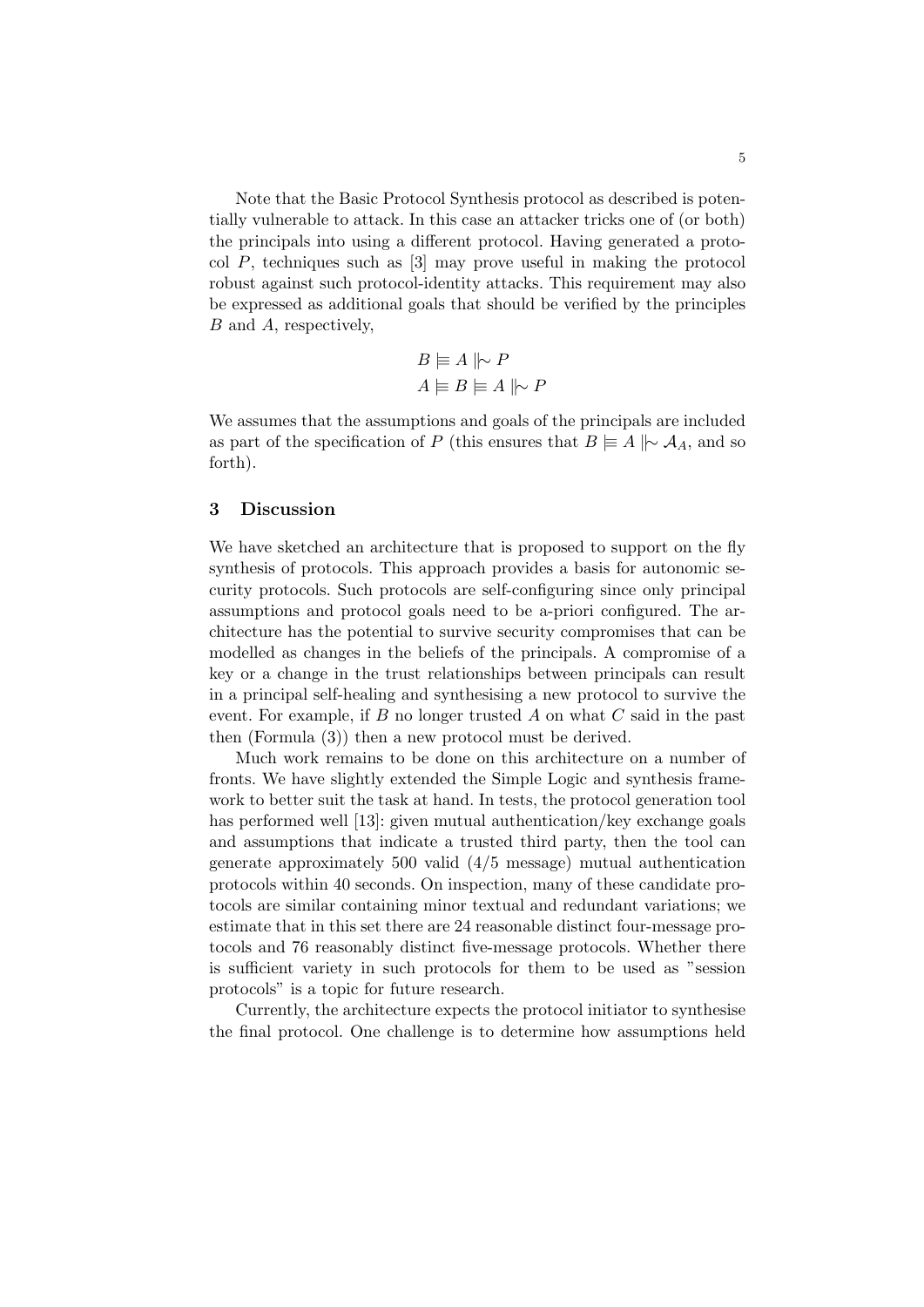by other principals can best be discovered by initiating principals, and whether it would be better to hand-off sub-goals to other principals to synthesise.

Other future research includes exploring how to automatically translate an idealised protocol into executable software components. Some previous work [12] exists on this problem that we hope to draw on.

#### Acknowledgments

This work is supported by the Boole Centre for Research in Informatics, University College Cork under the HEA-PRTLI scheme.

## References

- 1. M. Abadi and A. D. Gordon. A calculus for cryptographic protocols: The spi calculus. In Fourth ACM Conference on Computer and Communications Security, pages 36–47. ACM Press, 1997.
- 2. A.G.Ganek and T.A.Corbi. The dawning of the autonomic computing era. IBM Systems Journal, 42(1):5–18, January 2003.
- 3. Tuomas Aura. Strategies against replay attacks. In Computer Security Foundations Workshop, pages 29–68, 1997.
- 4. L. Butty´an, S. Staamann, and U. Wilhelm. A simple logic for authentication protocol design. In Proceedings of the 11th IEEE Computer Security Foundations Workshop (CSFW '98), pages 153–163, Washington - Brussels - Tokyo, June 1998. IEEE.
- 5. John A Clark and Jeremy L Jacob. Searching for a solution: Engineering tradeoffs and the evolution of provably secure protocols. In proceedings of 2000 IEEE Symposium on Security and Privacy (SP 2000), pages 82–95. IEEE Computer Society, 2000.
- 6. Li Gong, Roger Needham, and Raphael Yahalom. Reasoning About Belief in Cryptographic Protocols. In Deborah Cooper and Teresa Lunt, editors, Proceedings 1990 IEEE Symposium on Research in Security and Privacy, pages 234–248. IEEE Computer Society, 1990.
- 7. Joshua D Guttman. Security protocol design via authentication tests. In proceedings of 15th IEEE Computer Security Foundations Workshop (CSFW'02), pages 92–103. IEEE Computer Society, 2002.
- 8. Sun Microsystem Inc. Jini technology core platform specification version 1.2. www.jini.org, November 2001.
- 9. D. Kindred and J.M. Wing. Theory generation for security protocols. ACM TOPLAS, July 1999.
- 10. D. O'Crualaoich and S.N. Foley. Theory generation for the simple logic. Technical report, University College Cork. In preparation.
- 11. Adrian Perrig and Dawn Song. Looking for diamonds in the desert extending automatic protocol generation to three-party authentication and key agreement protocols. In proceedings of the 13th IEEE Computer Security Foundations Workshop, pages 64–76. IEEE Computer Society, 2000.

6